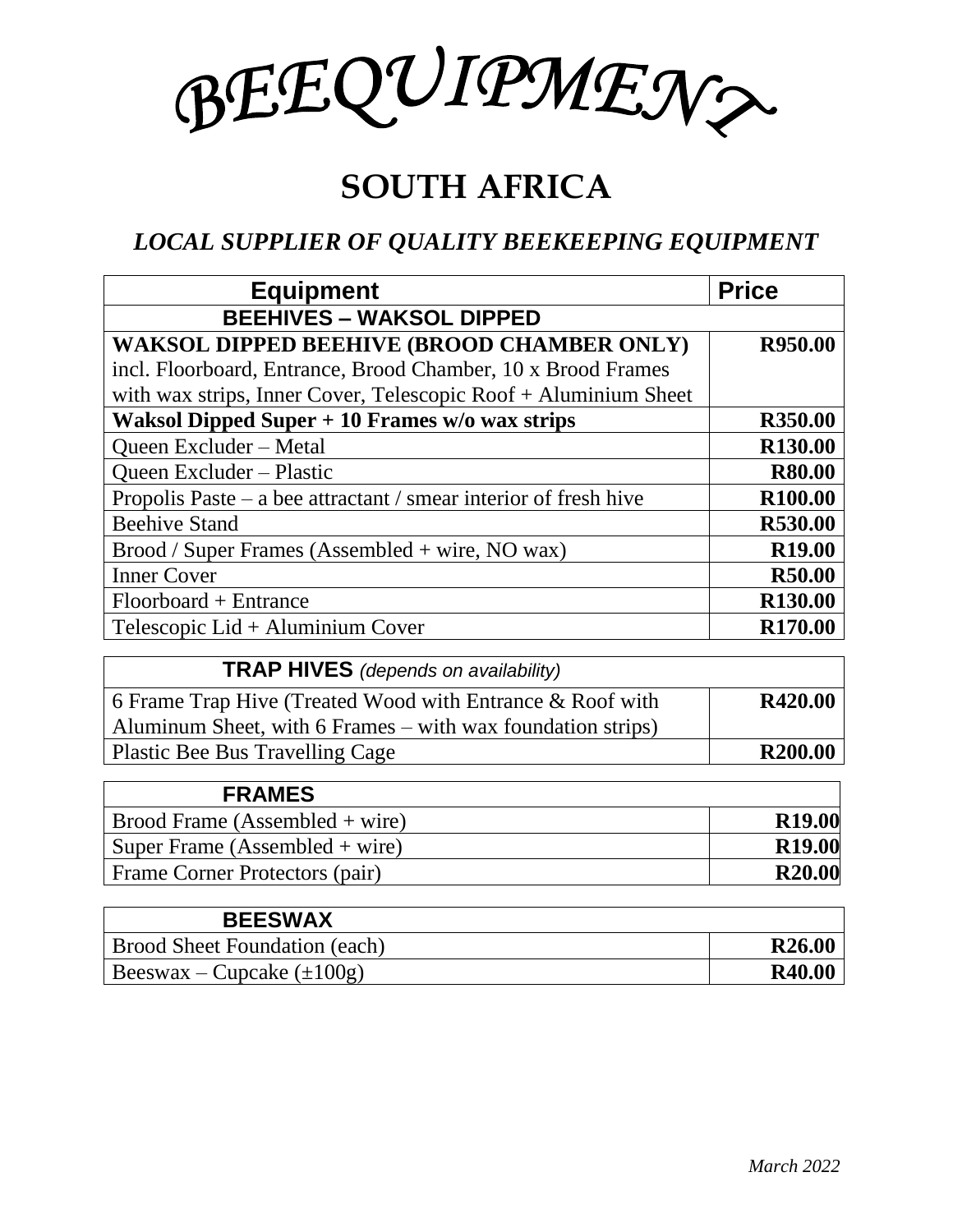| <b>ACCESSORIES</b>                               |                     |
|--------------------------------------------------|---------------------|
| 9 Frame Spacers (pair)                           | <b>R15.00</b>       |
| Hive Tool - Stainless Steel                      | R100.00             |
| Hive $Tool - "J" Type$                           | R90.00              |
| Hive Tool - Italian                              | R60.00              |
| Hive Tool – Crestadeira/Portuguese Long Tube Rod | R <sub>140.00</sub> |
| <b>Honey Scraper</b>                             | R40.00              |
| Plastic Honey Gate with Nut                      | R <sub>140.00</sub> |
| Stainless Steel Smoker - Mini                    | R <sub>250.00</sub> |
| <b>Stainless Steel Smoker - Medium</b>           | R500.00             |
| Stainless Steel Smoker – Large                   | R600.00             |
| <b>Smoker Support – Stand</b>                    | <b>R30.00</b>       |
| Leather Air Bellow + Wooden Back                 | R70.00              |
| Smoker Fuel – Pack of 54 pellets                 | R60.00              |
| Plastic Feeders – Bottle Top                     | R <sub>10.00</sub>  |
| Plastic Feeders – Booster Bee                    | <b>R15.00</b>       |
| <b>Plastic Entrance Feeder Cup</b>               | <b>R</b> 30.00      |
| Hive Strapping with Buckle (3 meters)            | R <sub>15.00</sub>  |
| Bee Brush - Bristle Brush                        | R70.00              |
| <b>Sixteen Way Bee Escape</b>                    | R45.00              |
| <b>Eight Way Bee Escape</b>                      | R30.00              |
| One Way Bee Escape                               | R <sub>20.00</sub>  |
| Round One-Way Bee Escape                         | <b>R30.00</b>       |
| <b>Round Hive Door</b>                           | <b>R</b> 1.00       |
| Frame Groove Tool - Wooden                       | R90.00              |
| Frame Groove Tool - Metal                        | R <sub>100.00</sub> |
| Kilmoth – for control of Waxmoth                 | R <sub>150.00</sub> |
| Queen Clip Catcher - Plastic                     | R <sub>20.00</sub>  |
| Queen Clip Catcher - Metal                       | R40.00              |
| <b>Stainless Steel Clips / Tweezers</b>          | <b>R4.00</b>        |
| <b>Excluder Cleaner Tool</b>                     | R <sub>100.00</sub> |
| <b>Pollen Suction Tool</b>                       | R50.00              |
| <b>Plastic Grafting Tool</b>                     | R <sub>20.00</sub>  |
| <b>Small Hive Beetle Trap</b>                    | R <sub>20.00</sub>  |
| Beetle Jail - Reusable                           | R30.00              |
| Solar powered Wasp Trap                          | R <sub>120.00</sub> |
| S/Steel Frame Grip                               | R <sub>100.00</sub> |
| Frame Grip with wooden handle                    | R <sub>120.00</sub> |
| Spring Lock (pair)                               | R <sub>15.00</sub>  |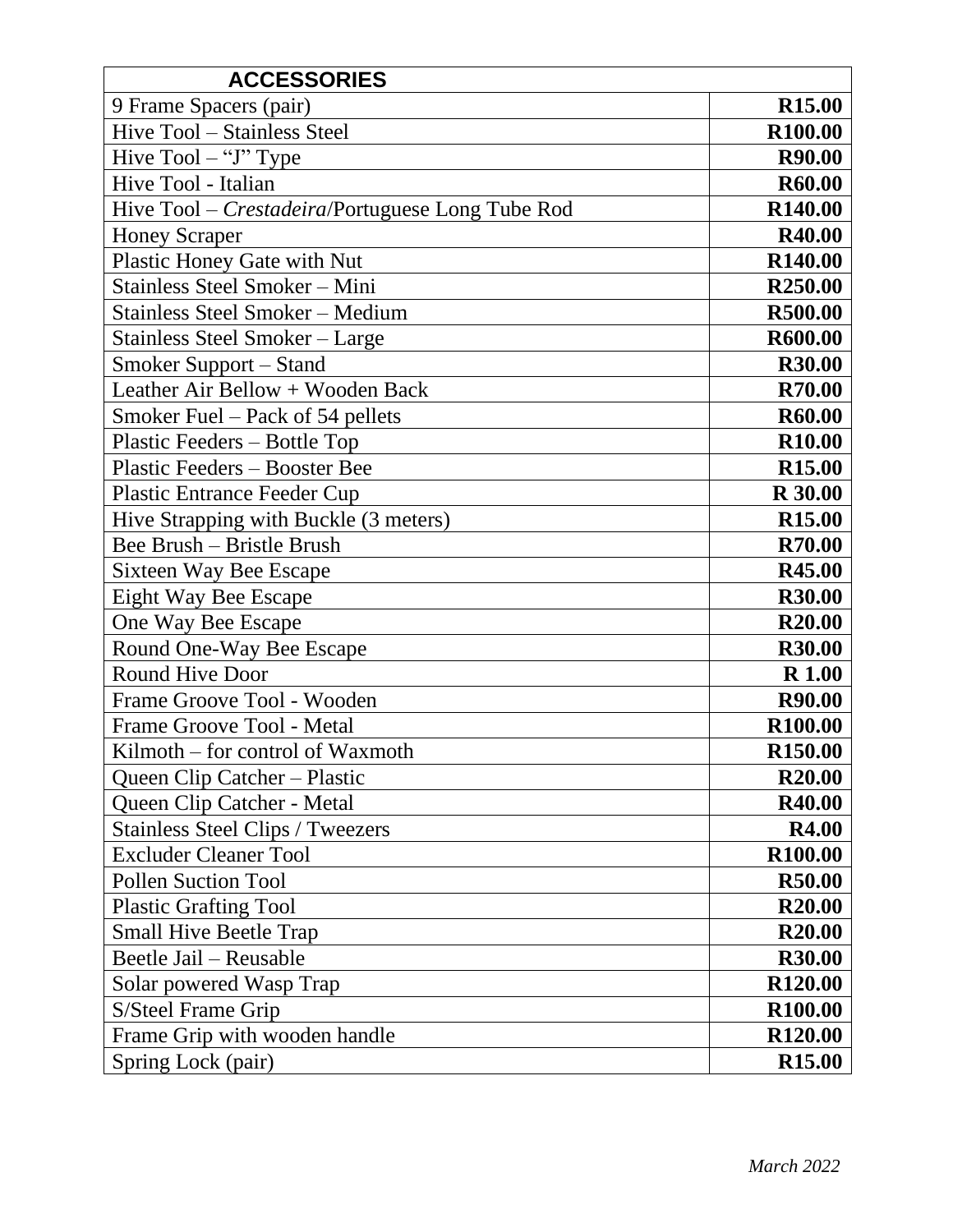| <b>FRAME WIRE</b>      |                     |
|------------------------|---------------------|
| Galvanised (250g)      | R60.00              |
| Galvanised (500g)      | R <sub>100.00</sub> |
| Stainless Steel (250g) | <b>R80.00</b>       |
| Stainless Steel (500g) | R <sub>150.00</sub> |

| <b>PROTECTIVE CLOTHING</b>         |                      |
|------------------------------------|----------------------|
| <b>Overalls</b>                    |                      |
| White Overalls (Size 46)           | R430.00              |
| White Overalls (Size 48)           | R450.00              |
| White Overalls (Size 50)           | R470.00              |
| White Overalls (Size 52)           | R490.00              |
| White Overalls (Size 54)           | R510.00              |
| White Overalls (Size 56)           | R530.00              |
| White Overalls (Size 58)           | R550.00              |
| White Overalls (Size 60)           | R570.00              |
| White Overalls (Size 62)           | R590.00              |
| White Overalls (Size 64)           | R610.00              |
| White Overalls (Size 66)           | R630.00              |
| <b>Veils, Gloves &amp; Gaiters</b> |                      |
| Poncho Jacket & Veil (LRG)         | R1280.00             |
| Poncho Jacket & Veil (XL, XXL)     | R <sub>1350.00</sub> |
| Poncho Jacket & Veil (3XL - 4XL)   | R1420.00             |
| Poncho Jacket & Veil (5XL)         | R1480.00             |
| Basic Veil with cord / No Jacket   | R650.00              |
| Napa Goatskin Gloves - Men         | <b>R300.00</b>       |
| Pigskin Gloves – Women             | <b>R300.00</b>       |
| <b>PVC Gloves - Standard</b>       | R210.00              |
| <b>PVC Gloves – Extra Large</b>    | R <sub>250.00</sub>  |
| <b>Cotton Inner Gloves</b>         | <b>R15.00</b>        |
| <b>Ankle Gaiters</b>               | R <sub>100.00</sub>  |
| <b>Beequip Golf Shirt</b>          | R <sub>180.00</sub>  |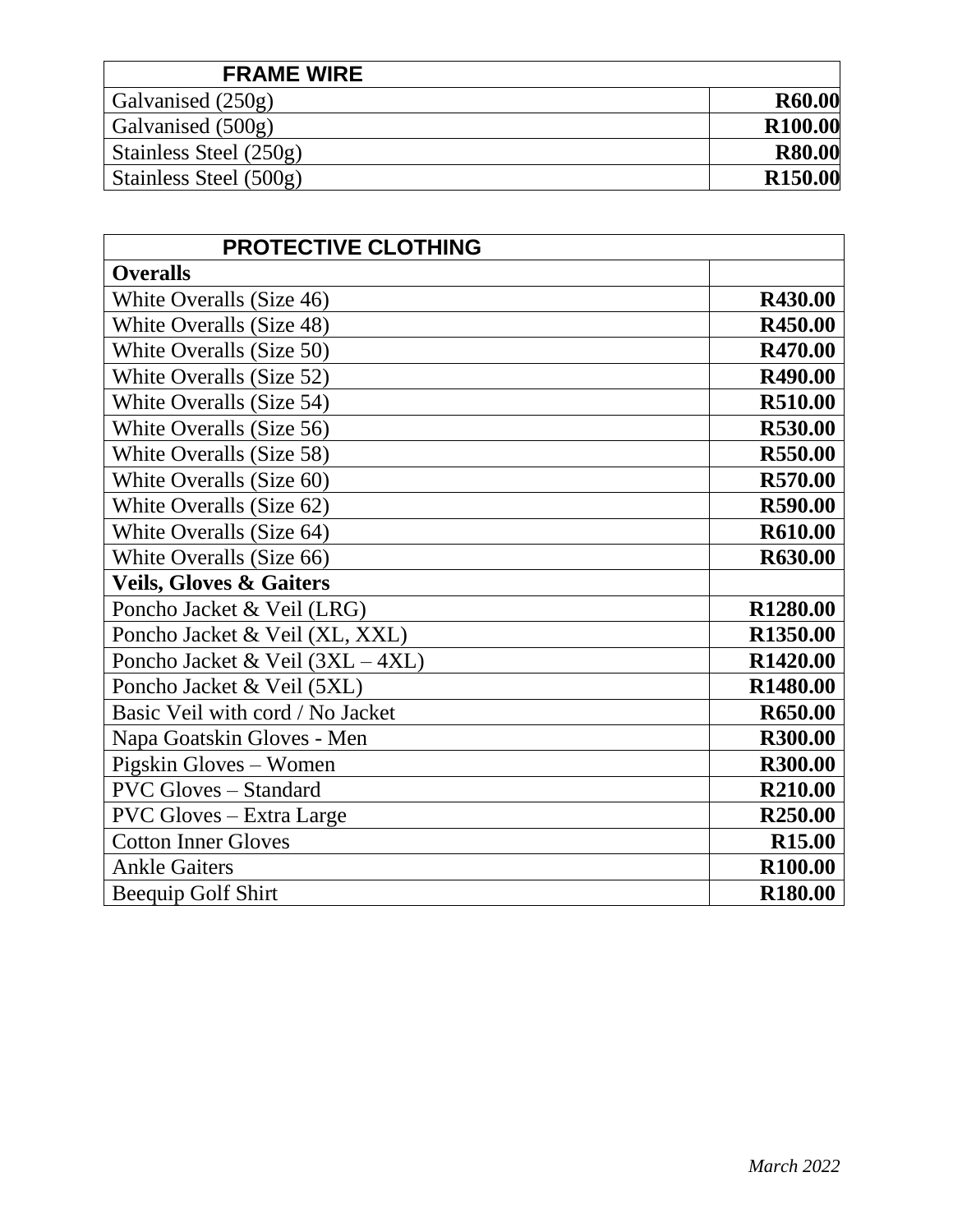| <b>EXTRACTION EQUIPMENT</b>                              |                     |
|----------------------------------------------------------|---------------------|
| 12 Frame Honey Extractor - Manual - LOCALLY MADE         | R13500.00           |
| 12 Frame Honey Extractor - Motorised - LOCALLY MADE      | R21500.00           |
| Honey Bucket (20 liter) with Plastic Honey Gate (fitted) | R <sub>230.00</sub> |
| Uncapping Knife - Standard (wooden handle)               | R <sub>120.00</sub> |
| <b>Comb Knife with Plastic Handle</b>                    | <b>R70.00</b>       |
| Small Beekeepers Knife (with serration)                  | R60.00              |
| Uncapping Fork – Plastic                                 | R <sub>120.00</sub> |
| Uncapping Fork – Wooden                                  | R <sub>150.00</sub> |
| Double Honey Filter - Stainless Steel                    | R360.00             |
| Double Honey Filter – Nylon                              | R <sub>150.00</sub> |
| <b>Stainless Steel Strainer</b>                          | R110.00             |
| <b>Nylon Strainer</b>                                    | <b>R90.00</b>       |
| <b>Galvanised Tray</b>                                   | R <sub>200.00</sub> |
| External Frame Holder (1pc / 2pc)                        | R <sub>100.00</sub> |
| <b>IMPROVED External Frame Holder (1pc)</b>              | R <sub>200.00</sub> |
| Pail Perch (Bucket Holder)                               | R 100.00            |

| <b>BUCKETS</b>                  |                    |
|---------------------------------|--------------------|
| Honey Bucket + Lid $(10$ liter) | R <sub>25.00</sub> |
| Honey Bucket $+$ Lid (20 liter) | <b>R50.00</b>      |
| Smoker Bucket + Lid (Black)     | R40.00             |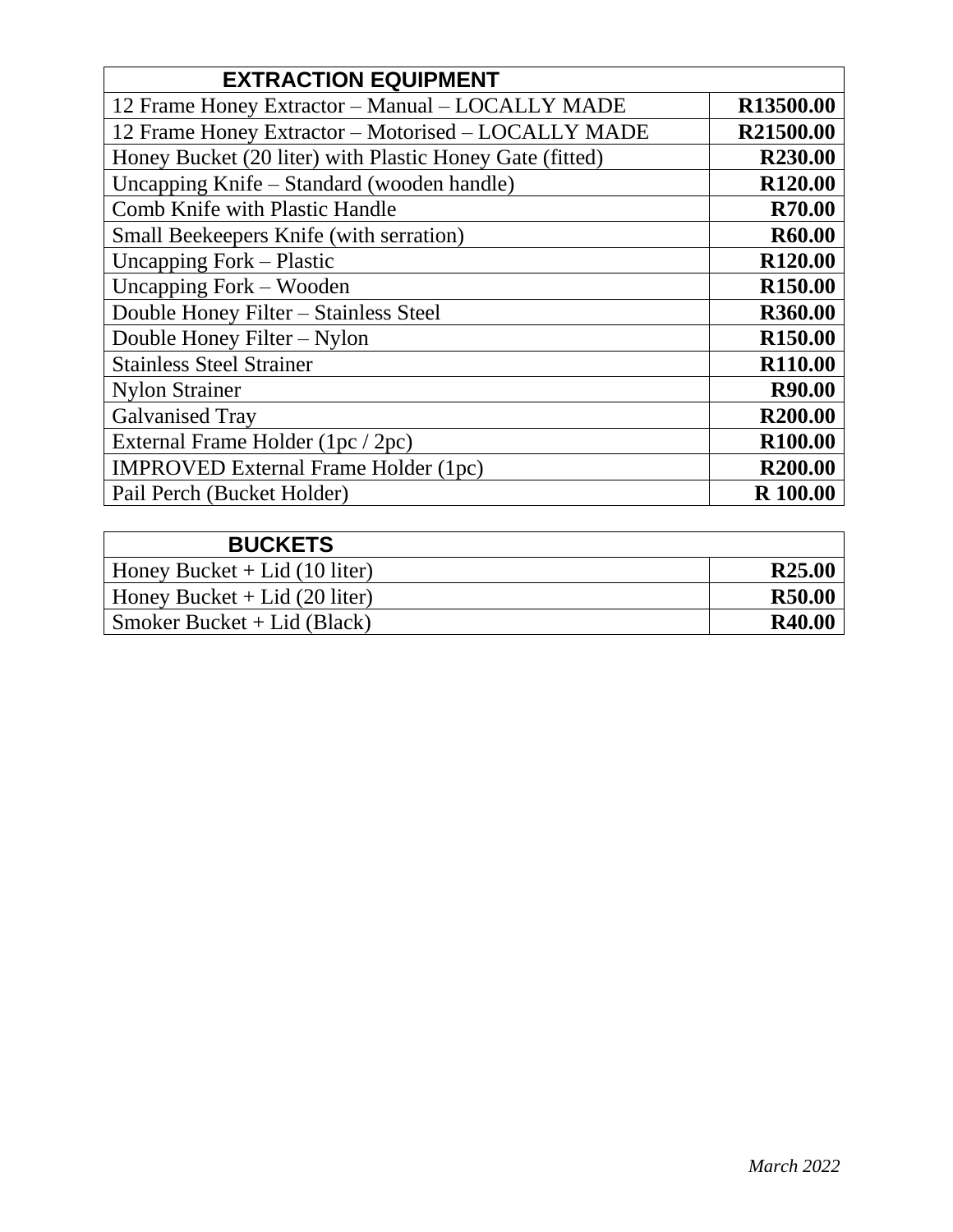| <b>BOOSTER BEE</b>                      |                     |
|-----------------------------------------|---------------------|
| <b>Nectar Feed – Nectar Substitute</b>  |                     |
| 1 kg                                    | <b>R35.00</b>       |
| $5 \text{ kgs}$                         | R <sub>170.00</sub> |
| $20$ kgs                                | R640.00             |
| <b>Protein Feed - Pollen Substitute</b> |                     |
| 1 kg                                    | <b>R70.00</b>       |
| $5 \text{ kgs}$                         | R320.00             |
| $20$ kgs                                | R1080.00            |

| <b>BEE PRODUCTS - LOTIONS &amp; OINTMENTS</b> |               |
|-----------------------------------------------|---------------|
| Bee-sting Ointment                            | R35.00        |
| Natural Honey Soap                            | <b>R40.00</b> |

| <b>HONEY</b>               |               |
|----------------------------|---------------|
| Honey $(500g \text{ Jar})$ | <b>R75.00</b> |
| Honeycomb (Punnet)         | <b>R30.00</b> |

| <b>GIFTS</b>            |                     |
|-------------------------|---------------------|
| Honey Dippers (Short)   | <b>R18.00</b>       |
| Honey Dippers (Long)    | <b>R20.00</b>       |
| Saving our Bees T-shirt | R <sub>120.00</sub> |

| <b>BOOKS AND PUBLICATIONS</b>                             |               |
|-----------------------------------------------------------|---------------|
| Beekeeping in South Africa (The Blue Book) - Johannesmeir | R450.00       |
| Honey – Real Food & Medicine – Dr I. Keeka & R. Lasania   | <b>R50.00</b> |